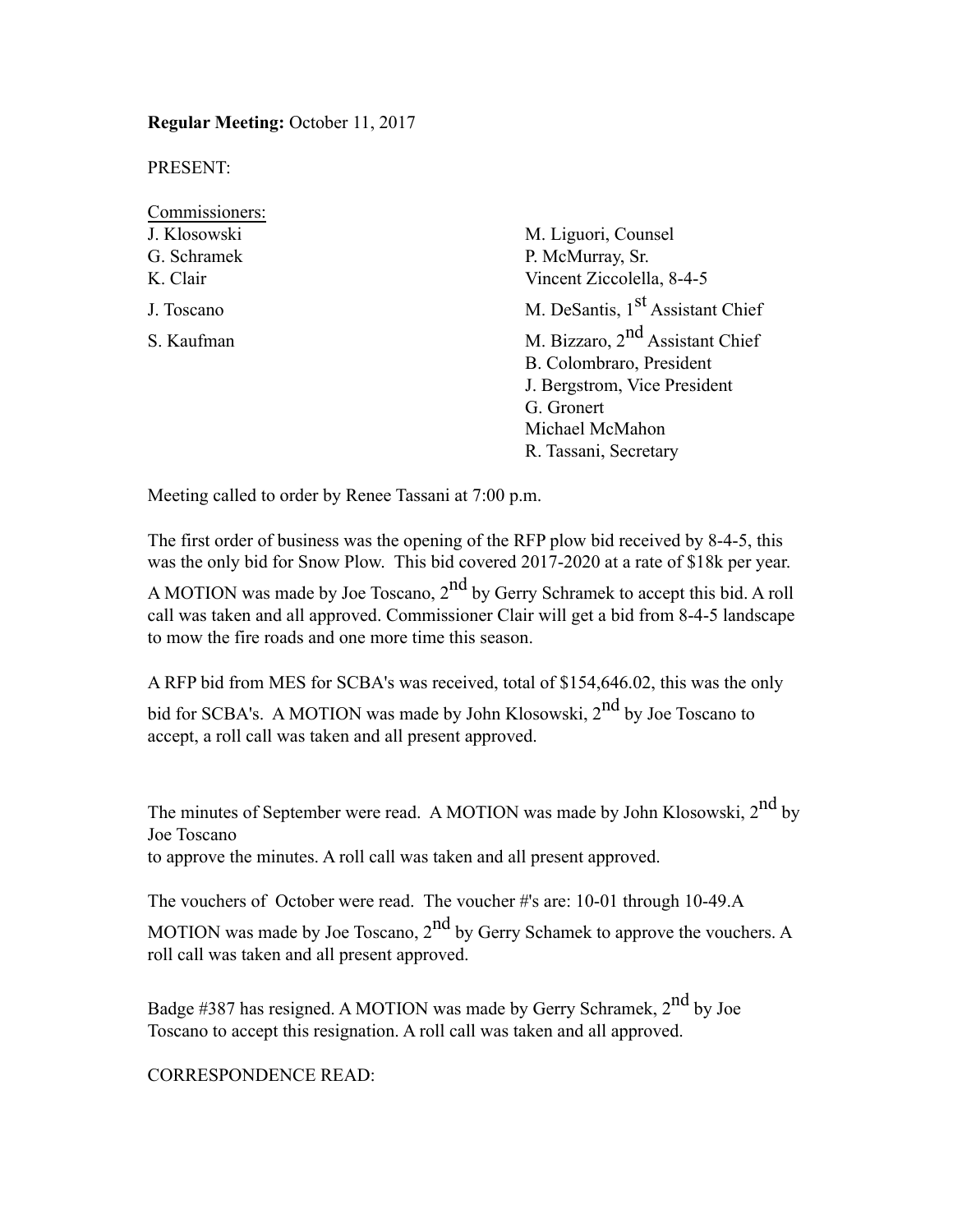Gerry Schramek sent an email to Senator Murphy regarding the need to purchase an ATV. This purchase would come at a cost of \$30,000 which he asked Senator Murphy's assistance in obtaining.

The current apparatus does not allow the Fire Department access to tight spaces such as the bike trail which spans 12 linear miles. Gerry will follow up with Senator Murphy in the spring.

# COMPUTER/COMMUNICATIONS/RADIOS

The spam issue in the computers was discussed. A-1 computer representative, Wayne Frick made a recommendation of either:

Reflection Software: cost of \$8000/year

Baracuda Hardware: one time price of \$4000 and maintenance of \$800 per year.

A MOTION was made by Gerry Schamek and  $2<sup>nd</sup>$  by Steve Kaufman to go with Baracuda Hardware. A roll call was taken and all approved.

John Klosowski spoke with Ken Clair regarding Leasing of radios for 11-4-2, 11-5-1 and 11-3-1.

## **FACILITIES**

No new business.

## FIRE AND EMS EQUIPMENT

The need for a hose for 11-5-1 and 11-4-2 total of \$15,206.31, this was a state bid. A

MOTION was made by John Klosowski and 2<sup>nd</sup> by Steve Kaufman to approve the purchase. A roll call was taken and all approved

## FIRE ROADS

Ken Clair will get a price from Vinny to cut the grass an help with the signs. Commissioner Clair will get a price on sign install for various fire roads.

## FIRE PREVENTION

Open house is this Sunday.

GRANTS/AWARDS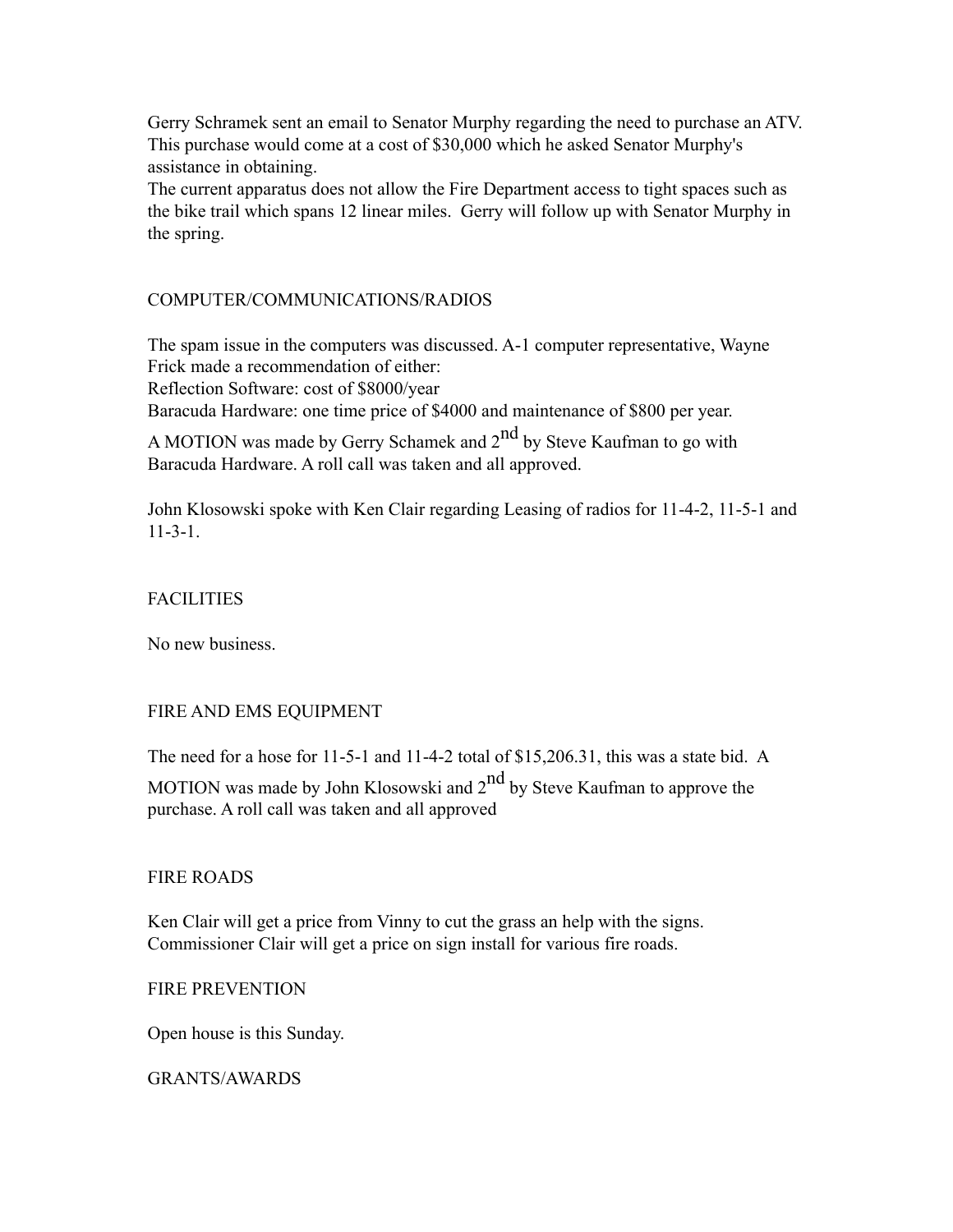No new business.

## INSURANCE CLAIMS/VFBL

No new business.

# LEGAL CONTACT/REPORTS

Mike Liguori discussed the new proposition effecting LOSAP that will be in the election. This will be placed in the paper and posted in the county and village offices as well.

LOSAP

No new business.

## EQUIPMENT/FABRICATION

No new business.

## OSHA MANDATES

Bailout training to be completed soon only by a trained member who are RBI Instructors. The chief needs to get two or more persons trained by RBI.Funds were approved last year.

#### VEHICLE MAINTENANCE

| Vehicle | <b>Beginning Mileage</b> | <b>Ending Mileage</b> | Work Performed |
|---------|--------------------------|-----------------------|----------------|
| 1112    | 12926                    | 13044                 |                |
| 11 1 3  | 41789                    | 42454                 |                |
| 11 1 1  | 9671                     | 11117                 |                |
|         |                          |                       |                |
|         |                          |                       |                |